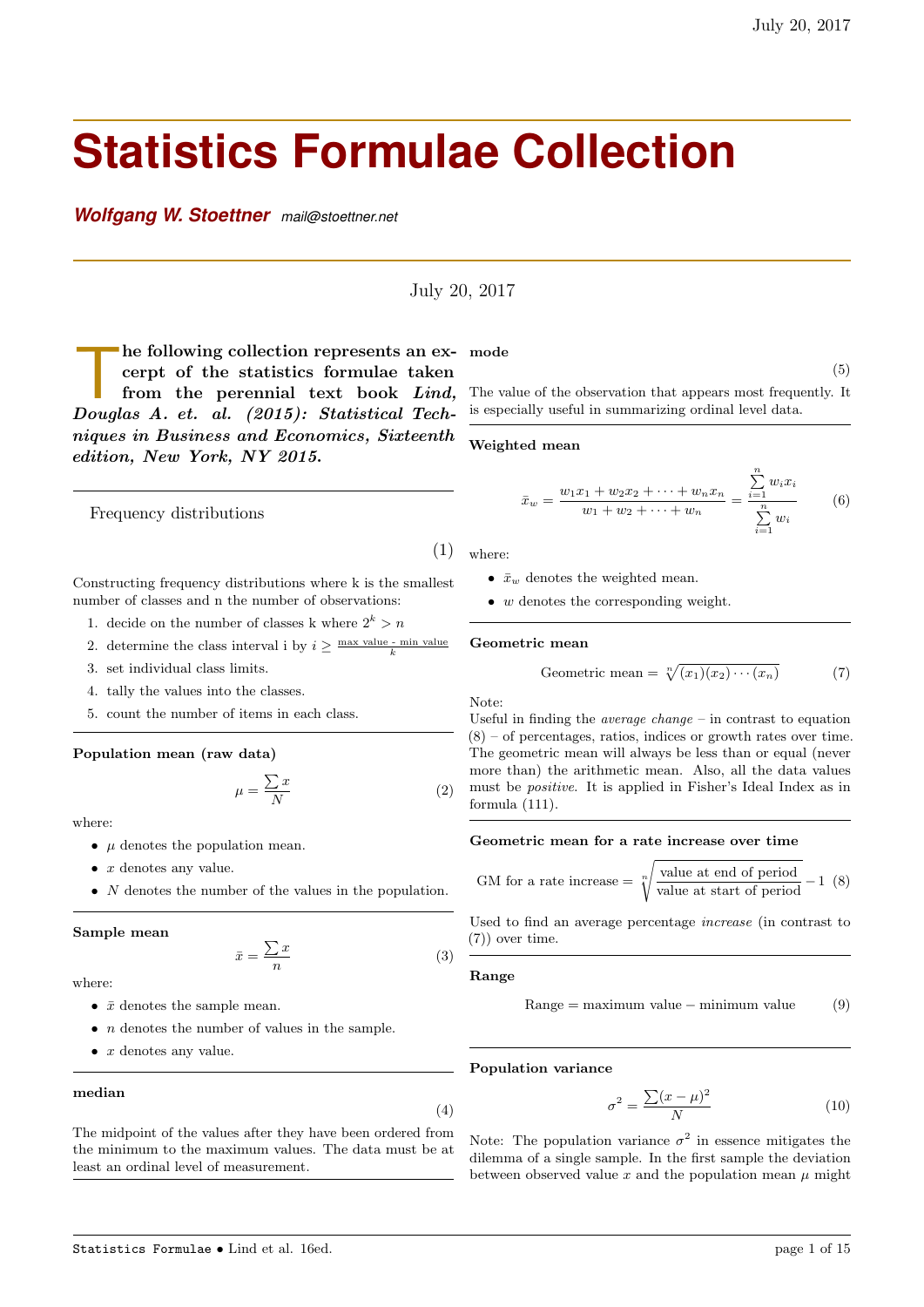(14)

differ to a great extent, in a second sample the deviation might well be very different again. Here,  $\sigma^2$  provides a measure for the average variance accounting for all samples for one unit of the population.

where:

- $\sigma^2$  is the population variance.
- $\bullet$  x is the value of a particular observation in the population.
- $\mu$  is the arithmetic mean of the population.
- $N$  is the number of observations in the population.

#### Population standard deviation

$$
\sigma = \sqrt{\frac{\sum (x - \mu)^2}{N}} \tag{11}
$$

Note: The population standard deviation  $\sigma$  in essence mitigates the dilemma of a single sample (ref. (10) . In the first sample the deviation between observed value  $x$  and the population mean  $\mu$  might differ to a great extent, in a second sample the deviation might well be very different again. Here,  $\sigma$  provides a measure for the average deviation accounting for all samples for one unit of the population in the same unit of measure as in the sample.

where:

- $\sigma$  is the population standard deviation.
- $x$  is the value of a particular observation in the population.
- $\mu$  is the arithmetic mean of the population.
- $N$  is the number of observations in the population. By taking the square root of the variance the deviation is now of the same unit of measurement as the original data.

#### Sample variance

$$
s^{2} = \frac{\sum (x - \bar{x})^{2}}{n - 1}
$$
 (12)

where:

- $s^2$  is the sample variance.
- $x$  is the value of a each observation in the sample.
- $\bar{x}$  is the mean of the sample.
- $\bullet$  *n* is the number of observations in the sample.
- The denominator  $(n-1)$  corrects its tendency for underestimation.

Sample standard deviation

$$
s = \sqrt{\frac{\sum (x - \bar{x})^2}{n - 1}}\tag{13}
$$

where:

- $s$  is the sample standard deviation.
- $x$  is the value of a each observation in the sample.
- $\bar{x}$  is the mean of the sample.
- $\bullet$  *n* is the number of observations in the sample.
- By taking the square root of the variance the deviation is now of the same unit of measurement as the original data.

#### Chebyshev's Theorem

#### Chebyshev's Theorem

For any set of observations (sample or population), the proportion of the values that lie within  $k$  standard deviations of the mean is at least  $1 - \frac{1}{k^2}$ , where k is any value greater than 1.

#### Arithmetic mean of grouped data

$$
\bar{x} = \frac{\sum fM}{n} \tag{15}
$$

where:

- $\bar{x}$  is the sample mean.
- $\bullet$  *M* is the midpoint of each class.
- $f$  is the frequency in each class.
- $\bullet$  *n* is the total number of frequencies.

#### Standard deviation of grouped data

$$
s = \sqrt{\frac{\sum f(M - \bar{x})^2}{n - 1}}\tag{16}
$$

where:

- *s* is the sample standard deviation.
- $\bullet$  *M* is the midpoint of the class.
- $f$  is the the class frequency.
- $\bar{x}$  is the mean of the sample.
- $\bullet$  *n* is the number of observations in the sample.

Location of percentile

$$
L_p = (n+1)\frac{P}{100} \tag{17}
$$

where:

- $P$  is the percentile.
- $\bullet$  *n* is the number of observations.
- $L_p$  is the location of the percentile.

# Coefficient of Variation<sup>1</sup>

$$
CV = \frac{s}{\bar{x}}(100)
$$
\n(18)

Note: multiplying by 100 converts the decimal to a percent where:

- $s$  is the sample standard deviation.
- $\bar{x}$  is the sample mean.

#### Pearson's coefficient of skewness

$$
sk = \frac{3(\bar{x} - \text{median})}{s} \tag{19}
$$

- $s$  is the sample standard deviation.
- $\bar{x}$  is the sample mean.
- 1 (Lind et al., 2002, ISBN 0-07-112318-0, p. 115)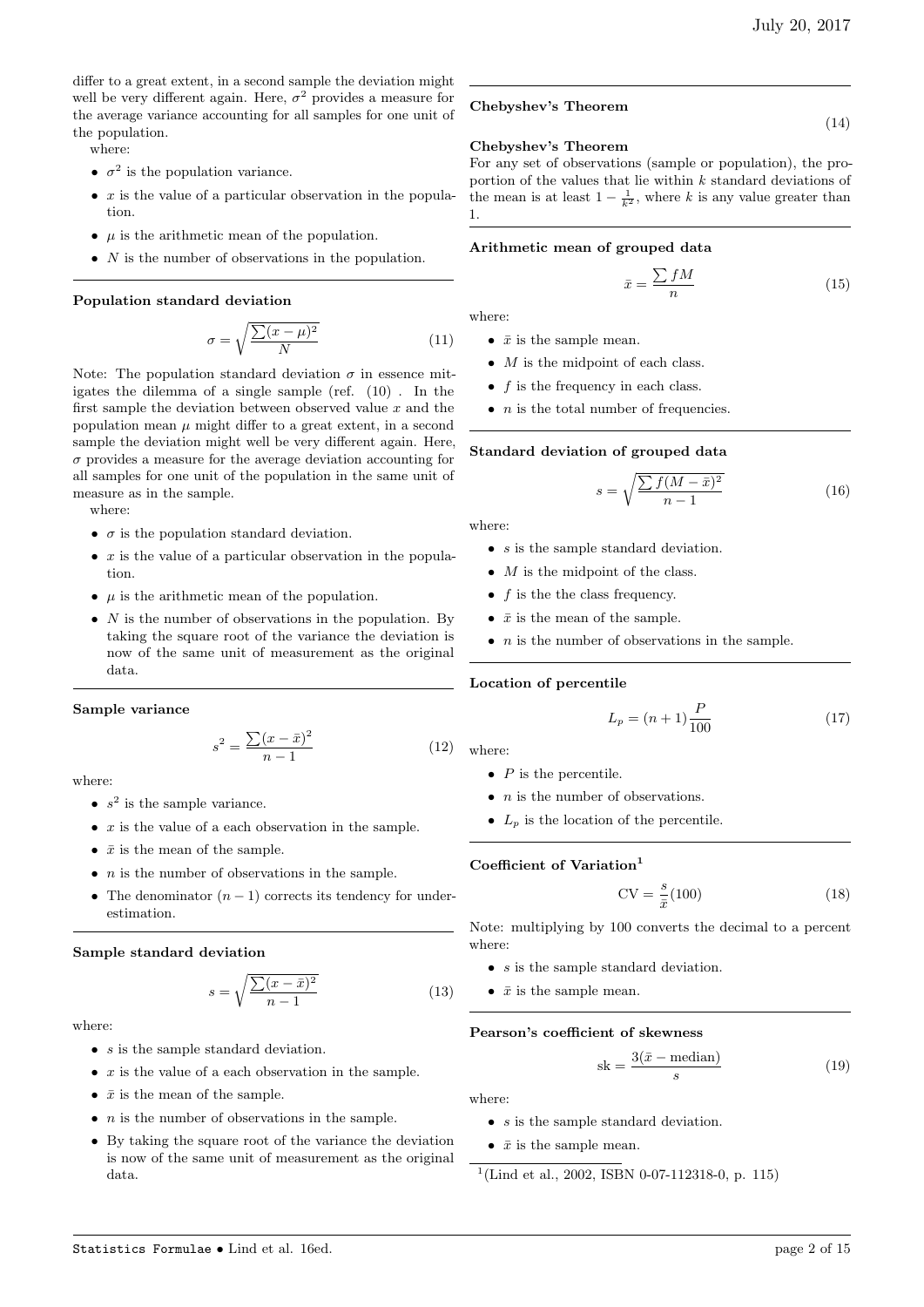#### Software coefficient of skewness

$$
sk = \frac{n}{(n-1)(n-2)} \left[ \Sigma \left( \frac{x - \bar{x}}{s} \right)^3 \right] \tag{20}
$$

where:

- $\bullet$  *n* is the number of observation in the sample.
- $s$  is the sample standard deviation.
- $\bar{x}$  is the sample mean.

#### Classical probability

| Probability of an event $=$ | Number of favorable outcomes      |
|-----------------------------|-----------------------------------|
|                             | Total number of possible outcomes |
|                             | (21)                              |

#### Empirical probability

Probability of an event  $=$   $\frac{\text{Number of times event occurred in the past}}{\text{Number of times event}}$ Total number of observations where:  $(22)$ 

# Special Rule of Addition

 $P(A \text{ or } B) = P(A) + P(B)$  (23)

Events must be mutually exclusive.

#### Complement Rule

$$
P(A) = 1 - P(\sim A)
$$
 (24)

Events A and ∼A are mutually exclusive and collectively exhaustive.

#### General Rule of Addition

$$
P(A \text{ or } B) = P(A) + P(B) - P(A \text{ and } B)
$$
 (25)

Events that are not mutually exclusive.

#### Special Rule of Multiplication

$$
P(A \text{ and } B) = P(A)P(B) \tag{26}
$$

Requires that two events are independent, that is, the occurrence of one event has no effect on the probability of the occurrence of the other event.

#### General Rule of Multiplication

$$
P(A \text{ and } B) = P(A)P(B|A)
$$
 (27)

where:

- P(B|A) stands for the probability of B will occur given that A has already occurred (conditional probability).
- two events are not independent.

# Bayes' Theorem

$$
P(A_i|B) = \frac{P(A_i)P(B|A_i)}{P(A_1)P(B|A_1) + P(A_2)P(B|A_2)}
$$
(28)

Events  $A_1$  and  $A_2$  are mutually exclusive and collectively exhaustive, and  $A_i$  refers to either event  $A_1 \text{ or } A_2$ .

#### Multiplication Formula

Total number of arrangements  $=(m)(n)$  (29)

#### Permutation

$$
{}_{n}P_{r} = \frac{n!}{(n-r)!} \tag{30}
$$

Any arrangement of r objects selected from a single group of n possible objects.

#### Combination Formula

 $_{n}C_{r} = \frac{n!}{r!(n-r)!}$  (31)

The order of the selected objects is not important.

# Mean of a Probability Distribution

$$
\mu = \Sigma \left[ xP(x) \right] \tag{32}
$$

- $\mu$  is the population mean.
- $P(x)$  is the probability.
- $\bullet$  x is a particular value.

#### Variance of a Probability Distribution

$$
\sigma^2 = \Sigma \left[ (x - \mu)^2 P(x) \right] \tag{33}
$$

where:

- $\mu$  is the mean.
- $P(x)$  is the probability.
- $\bullet$  x is a particular value.

#### Binomial Probability Distribution (with replacement)

$$
P(x) = {}_{n}C_{x}\pi^{x}(1-\pi)^{n-x}
$$
 (34)

where:

- C denotes a combination.
- $\bullet$  *n* is the number of trials.
- $x$  is the number of successes.
- $\pi$  is the probability of a success on each trial.

#### Mean of a Binomial Distribution (with replacement)

$$
\mu = n\pi \tag{35}
$$

where:

- $\mu$  is the probability mean.
- $\bullet$  *n* is the number of trials.
- $\pi$  is the probability of a success on each trial.

The formula is identical to (39).

Variance of a Binomial Distribution (with replacement)

$$
\sigma^2 = n\pi (1 - \pi) \tag{36}
$$

where:

 $\bullet$  *n* is the total number of trials.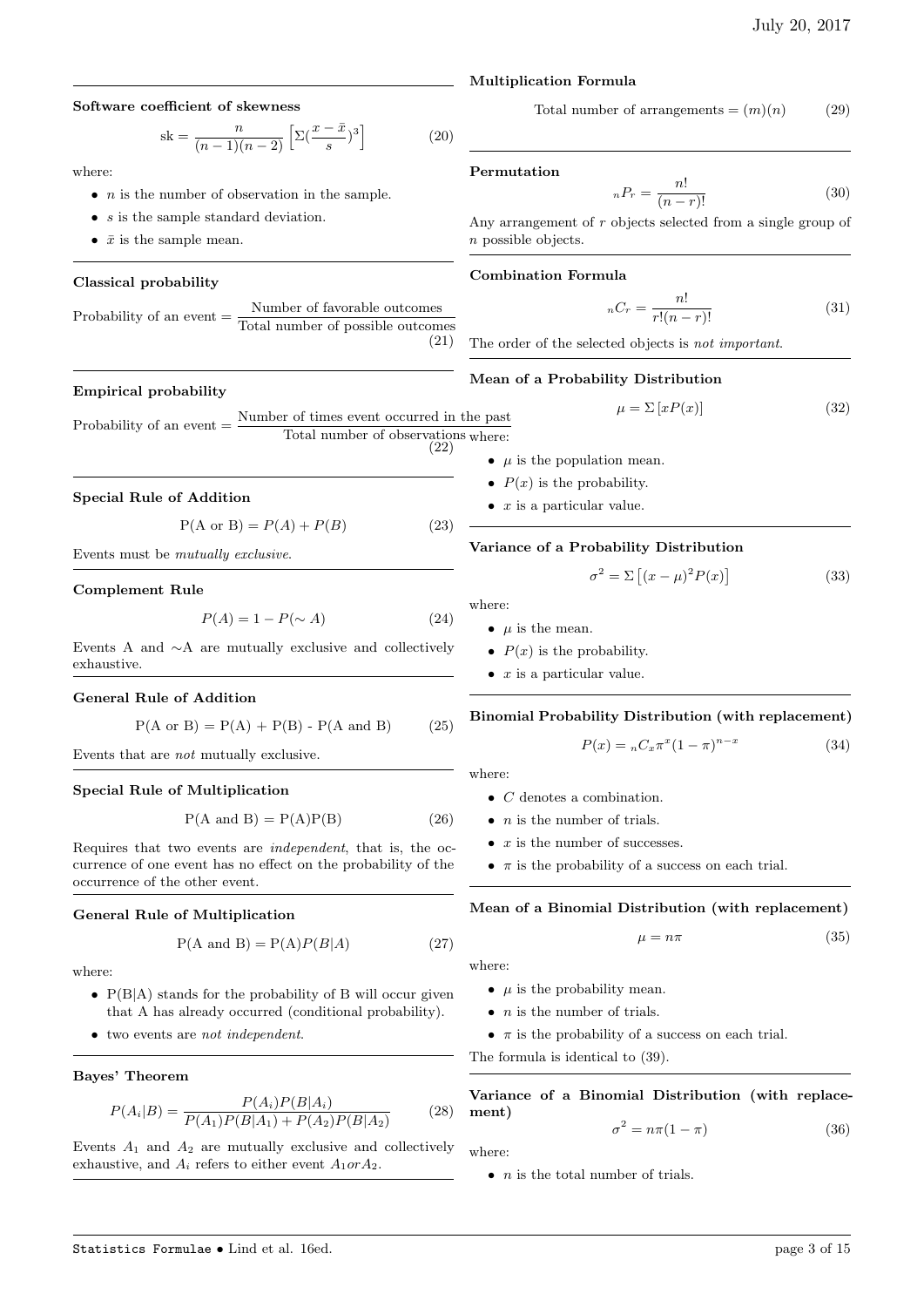•  $\pi$  is the probability of a success on each trial.

# Hypergeometric Distribution (without replacement)

$$
P(x) = \frac{(sC_x)(C_{n-x}^{N-S})}{N C_n}
$$
 (37)

where:

- $N$  is the size of the population.
- $S$  is the number of successes in the population.
- $x$  is the number of successes in the sample. It may be 0, where: 1, 2, 3, ...
- $n$  is the size of the sample or the number of trials.
- C stands for a combination.

## Poisson Distribution

$$
P(x) = \frac{\mu^x e^{-\mu}}{x!}
$$
 (38)

where:

- $\mu$  is the mean number of occurrences (successes) in a particular interval.
- $\bullet$  e is the constant 2.71828 (base of the Naperian logarithmic system).
- $x$  is the number of occurrences (successes).
- $P(x)$  is the probability for a specified value of x.

## Mean of a Poisson Distribution

$$
\mu = n\pi \tag{39}
$$

where:

- $\pi$  is the probability of success.
- $\bullet$  *n* is the number of trials.
- $n$  is the total number of trials.
- The formula is identical to (35).

# Mean of the Uniform Distribution

$$
\mu = \frac{a+b}{2} \tag{40}
$$

where:

•  $\mu$  is mean.

# Standard Deviation of the Uniform Distribution

$$
\sigma = \sqrt{\frac{(b-a)^2}{12}}\tag{41}
$$

where:

- $\mu$  is the mean.
- $\bullet$  *a* is minimum value of the interval.
- $\bullet$  b is maximum value of the interval.

# Uniform Distribution Probability

$$
P(x) = (height)(base) = \frac{1}{b-a}(b-a)
$$
 (42)

where:

- if  $a \leq x \geq b$  and 0 elsewhere.
- $\mu$  is the mean.
- a is minimum value of the interval.
- b is maximum value of the interval.

#### Normal Probability Distribution

$$
P(x) = \frac{1}{\sigma\sqrt{2\pi}}e^{-\left[\frac{(x-\mu)^2}{2\sigma^2}\right]}
$$
(43)

- $\sigma$  refers to the standard deviation.
- $\bullet$  *u* refers to the mean.
- e is a constant, respectively, the base of the natural log system and approximately equals to 2.718.
- $\pi$  a constant with an approximate value of  $\frac{22}{7}$  or 3.1416.
- $x$  refers to the value of the random variable.

Standard Normal Value (One Observation -  $\sigma$  Known)

$$
z = \frac{x - \mu}{\sigma} \tag{44}
$$

Notice an important difference to equation (49). Whereas equation (49) uses the sample mean  $\bar{x}$ , the population mean  $\mu$ , and the sample standard deviation  $\frac{\sigma}{\sqrt{n}}$ , this formula is used in cases where the  $z$  value for only one observation is calculated.

where:

- $\bullet \;$   $z$  denotes the signed distance between a selected value x and the population mean  $\mu$  divided by the population standard deviation  $\sigma$ .
- $\bullet$  x is the value of any particular observation or measurement.
- $\mu$  is the mean of the distribution.
- $\bullet$   $\sigma$  is the standard deviation of the distribution.

#### Continuity Correction Factor

| If for $P(x) \geq x$ then use $(x - 0.5)$ |      |
|-------------------------------------------|------|
| If for $P(x) > x$ then use $(x + 0.5)$    |      |
| If for $P(x) \leq x$ then use $(x + 0.5)$ | (45) |
| If for $P(x) < x$ then use $(x - 0.5)$    |      |

The value 0.5 is subtracted or added to a selected value when a discrete probability distribution is approximated by a continuous probability distribution.

# Exponential Distribution

$$
P(x) = \lambda e^{-\lambda x} \tag{46}
$$

- $\lambda$  refers to the rate parameter and  $\lambda = \frac{1}{\mu}$  or  $\mu = \frac{1}{\lambda}$
- $\bullet$  e is a constant, respectively, the base of the natural log system and approximately equals to 2.718.
- $x$  refers to the value of the random variable.
- Both the mean  $(\mu)$  and the standard deviation  $(\sigma)$  are equal to  $\frac{1}{\lambda}$ .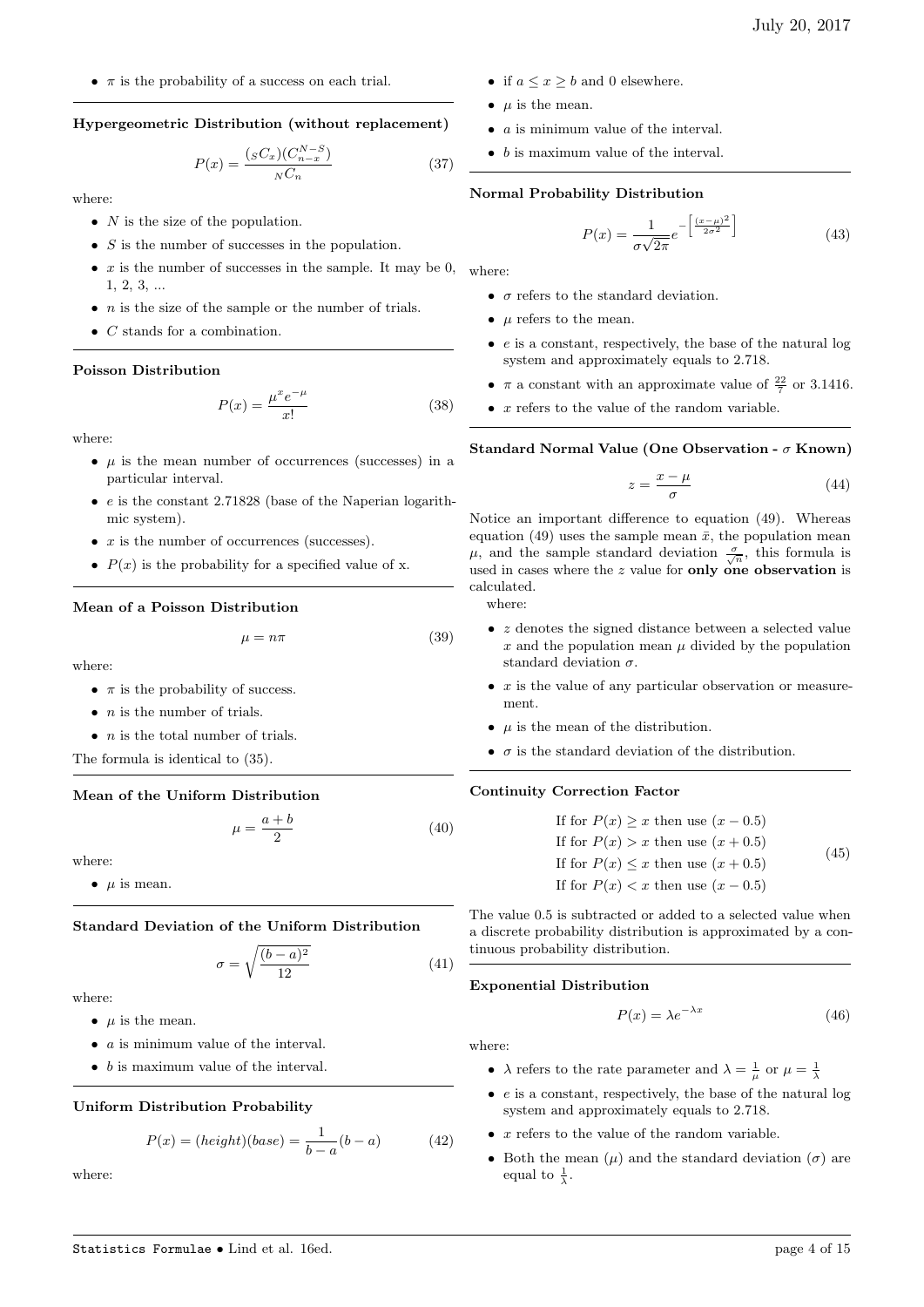#### Probability of Exponential Distribution

$$
P(\text{arrival time} < x) = 1 - e^{-\lambda x} \tag{47}
$$

where:

- $\lambda$  refers to the rate parameter.
- $\bullet$  e is a constant, respectively, the base of the natural log system and approximately equals to 2.718.
- $x$  refers to the value of the random variable.
- Both the mean  $(\mu)$  and the standard deviation  $(\sigma)$  are equal to  $\frac{1}{\lambda}$ .

#### Standard Error of the Mean

$$
\sigma_{\bar{x}} = \frac{\sigma}{\sqrt{n}} \tag{48}
$$

where

- $\sigma_{\bar{x}}$  refers standard deviation of the sample means indi- where: cated by  $\bar{x}$ .
- $\bullet$  *n* refers to the sample size.
- $\sigma$  refers to the population standard deviation.

# Standard Normal Value (More than One Observation  $- \sigma$  known)

$$
z = \frac{\bar{x} - \mu}{\frac{\sigma}{\sqrt{n}}} \tag{49}
$$

Notice an important difference to equation (44). Whereas equation  $(44)$  uses the random variable x, the population mean  $\mu$ , and the population standard deviation  $\sigma$ , this formula is used in cases where the research refers to a sample rather than to just one observation.

where:

- $z$  refers to the distance between a selected value, designated  $\bar{x}$ , and the population mean  $\mu$  divided by the standard error of the mean  $\frac{\sigma}{\sqrt{n}}$  as in formula (48).
- $\bar{x}$  refers to the sample mean.
- $\mu$  refers to the population mean.
- $\bullet$   $\sigma$  refers to the population standard deviation.
- $\bullet$  *n* refers to the sample size.

#### Confidence Interval for a Population Mean ( $\sigma$  Known)

$$
\bar{x} \pm z \frac{\sigma}{\sqrt{n}} \tag{50}
$$

where:

- $z$  the standardized distance from the mean  $\mu$ .
- $\bar{x}$  refers for the population standard deviation.
- $\bullet$   $\sigma$  refers to the population standard deviation.
- $\bullet$  *n* refers to the sample size.

Confidence Interval for a Population Mean ( $\sigma$  Unknown)

$$
\bar{x} \pm t \frac{s}{\sqrt{n}} \tag{51}
$$

where:

 $\bullet$  t refers to the t distribution.

- $\bar{x}$  refers for the population standard deviation.
- s refers to the sample standard deviation.
- $\bullet$  *n* refers to the sample size.

#### Sample Proportion

$$
p = \frac{x}{n} \tag{52}
$$

where:

- p refers to the sample proportion.
- $x$  refers for the number of successes.
- $n$  refers to the sample size.

#### Confidence Interval for a Population Proportion

$$
p \pm z \sqrt{\frac{p(1-p)}{n}}\tag{53}
$$

- $p$  refers to the sample proportion which is an estimate for the population proportion  $\pi$ .
- $z$  refers for the standard distance from the mean  $\mu$ .
- $n$  refers to the sample size.

#### Sample Size for Estimating the Population Mean

$$
E = z \frac{\sigma}{\sqrt{n}} \quad \text{solved for n yields} \quad n = \left(\frac{z\sigma}{E}\right)^2 \tag{54}
$$

where:

- $\bullet$  *n* refers to the sample size.
- $z$  refers for the standard distance from the mean  $\mu$ .
- $\bullet$   $\sigma$  refers to the population standard deviation.
- $E$  is the maximum allowable error.

#### Sample Size for the Population Proportion

$$
E = z\sqrt{\frac{\pi(1-\pi)}{n}} \quad \text{solved for n yields} \quad n = \pi(1-\pi)(\frac{z}{E})^2
$$
\n(55)

where:

- $\bullet$  *n* is the size of the sample.
- $\bullet$  z is the standard normal value corresponding to the desired level of confidence.
- $\pi$  is the population proportion.
- $E$  is the maximum allowable error.

#### Finite-Population Correction Factor

$$
FPC = \sqrt{\frac{N-n}{N-1}}\tag{56}
$$

To be used if the sample is a significant part of a finite population. where:

- $\bullet$  *n* is the size of the sample.
- $N$  is the size of the population.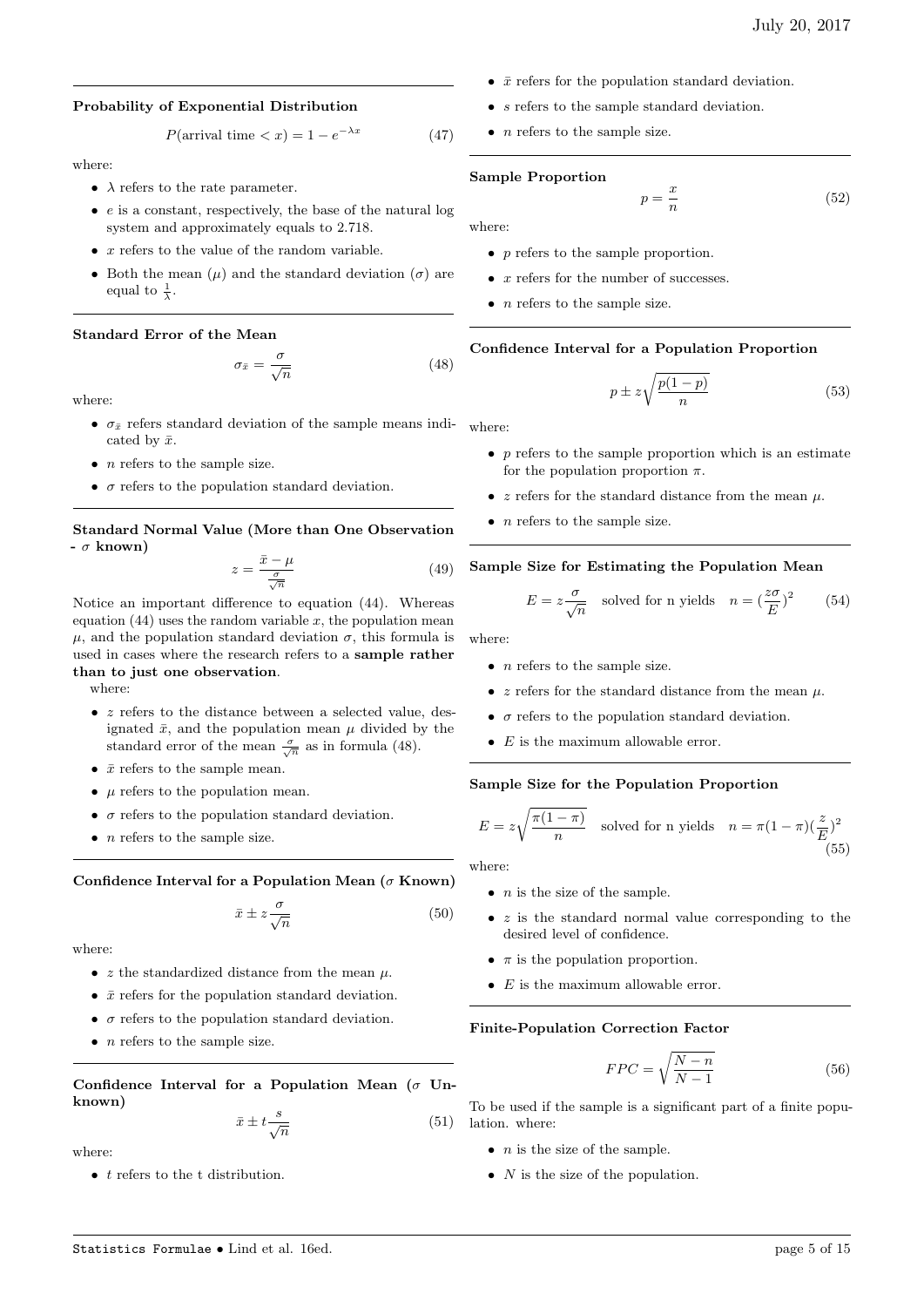#### Testing a Mean ( $\sigma$  Known)

$$
z = \frac{\bar{x} - \mu}{\frac{\sigma}{\sqrt{n}}} \tag{57}
$$

Refer to equation  $(49)$  that computes a z value on the basis of a sample.

The z value is based on the sampling distribution of the sample mean  $\bar{x}$ , which follows the normal distribution with the sampling mean  $\mu_{\bar{x}}$  equal to the population mean  $\mu$  and a standard error of the mean  $\sigma_{\bar{x}}$ , with is equal to  $\frac{\sigma}{\sqrt{n}}$ . where:

- $\bullet$  z refers to the distance between a selected value, designated  $\bar{x}$ , and the mean  $\mu$  divided by the standard error of the mean  $\frac{\sigma}{\sqrt{n}}$  as in formula (48).
- $\bar{x}$  refers for the sample mean.
- $\mu$  refers to the population mean.
- $\bullet$   $\sigma$  refers to the population standard deviation.
- $\bullet$  *n* refers to the sample size.

Testing a Mean ( $\sigma$  Unknown)

$$
t = \frac{\bar{x} - \mu}{\frac{s}{\sqrt{n}}} \tag{58}
$$

with  $n - 1$  degrees of freedom where:

- $\bar{x}$  is the sample mean.
- $\mu$  is the hypothesized population mean.
- s is the sample standard deviation.
- $\bullet$  *n* is the number of observations in the sample.

#### Type II Error

$$
z = \frac{\bar{x}_C - \mu_1}{\frac{\sigma}{\sqrt{n}}} \tag{59}
$$

Refer to equation (49) that computes a z value on the basis of a sample. where:

- $\bar{x}_C$  is the sample mean of region C.
- $\mu_1$  is the hypothesized population mean of region C.
- $\sigma$  is the population standard deviation.
- $\bullet$  *n* is the number of observations in the sample.

Two-Sample Test – Variance of the Distribution of Differences ( $\sigma$  Known)

$$
\sigma_{\bar{x_1} - \bar{x_2}}^2 = \frac{\sigma_1^2}{n_1} + \frac{\sigma_2^2}{n_2} \tag{60}
$$

where:

- $\sigma_{\bar{x_1}-\bar{x_2}}^2$  is variance of the differences in means.
- $\bar{x}_1$  and  $\bar{x}_2$  are the sample means of the first and second sample, respectively.
- $n_1$  and  $n_2$  are the sample sizes.

Two-Sample Test – Test of Means ( $\sigma$  Known)

 $\tilde{z}$ 

$$
=\frac{\bar{x}_1 - \bar{x}_2}{\sqrt{\frac{\sigma_1^2}{n_1} + \frac{\sigma_2^2}{n_2}}}
$$
(61)

Note: above formula refers to formula (62). Using it stipulates the following<sup>2</sup>:

 $\mathrm{^{2}Lind}$  et al., p. 351

- 1. the sampled populations are approximately normally distributed.
- 2. the sampled populations are independent.
- 3. the standard deviations of the two populations are known.

where:

- $z$  refers to the standard value.
- $\bar{x}$  refers for the sample mean.
- $\sigma^2$  refers to the population variance.
- $\bullet$  *n* refers to the sample size.

Two-Sample Test – Pooled Variance ( $\sigma$  Unknown)

$$
s_p^2 = \frac{(n_1 - 1)s_1^2 + (n_2 - 1)s_2^2}{n_1 + n_2 - 2}
$$
 (62)

Note: using the pooled variance formula assumes following important assumptions for the test.

- 1. the sampled populations are approximately normally distributed.
- 2. the sampled populations are independent.
- 3. the standard deviations of the two populations are equal.

In essence, the formula computes a weighted mean of the two sample standard deviations using the degrees of freedom that each sample provides. The resulting value serves then as an estimate for the unknown population standard deviation. The reason for pooling arises from the assumption that the two populations have equal standard deviations and best estimate we can make of that value is to combine or pool all the sample information we have about the value of the population standard deviation. In contrast, formula (67) assumes related or paired samples. If such an assumption is reasonable the resulting hypothesis test is much more sensitive to detecting a significant difference than a hypothesis test based on independent samples compared to independent samples since we are able to reduce the variation in the sampling distribution<sup>3</sup>.

where:

- $s_p^2$  is pooled variance. Further used in equation (63) due to the assumption in that the two populations sampled have the same standard deviations.
- $s_1^2$  is the variance of the first sample.
- $s_2^2$  is the variance of the second sample.
- $n_1$  is the sample size of the first sample.
- $n_2$  is the sample size of the second sample.
- $n_1 + n_2 2$  is the degree of freedom usually denoted as df.

Two-Sample Test – Test of Means ( $\sigma$  Unknown)

$$
t = \frac{\bar{x}_1 - \bar{x}_2}{\sqrt{s_p^2(\frac{1}{n_1} + \frac{1}{n_2})}}
$$
(63)

Note: the pooled variance  $s_p^2$  is to be computed using equation (62) beforehand. Therefore the same prerequisite applies here:

- 1. the sampled populations are approximately normally distributed.
- 2. the sampled populations are independent.
- ${}^{3}$ Lind et al., p. 368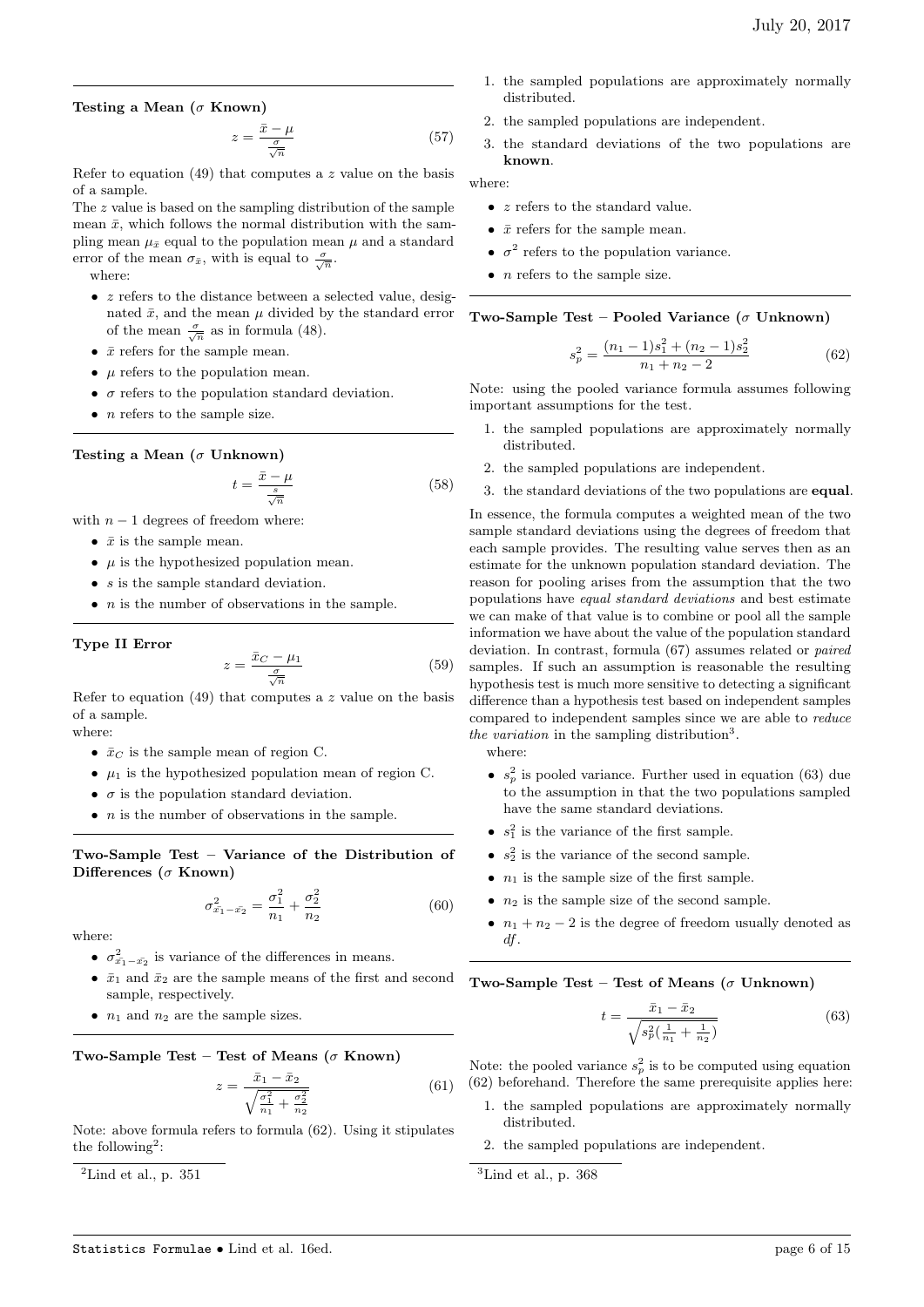3. the standard deviations of the two populations are equal.

Note: the Wilcoxon rank-sum test (ref. formula (102)) is an alternative to the Two-Sample t test. While the Two-Sample t test requires two populations follow the normal distribution and have equal population variances, these prerequisites do not apply for the Wilcoxon rank-sum test.

where:

- $\bar{x}_1$  is the mean of the first sample.
- $\bar{x}_2$  is the mean of the second sample.
- $n_1$  is the number of observations in the first sample.
- $n_2$  is the number of observations in the second sample.
- $s_p^2$  is the pooled estimate of the population variance.

Two-Sample Test – Test Statistic for No Difference in Means, Unequal Variances ( $\sigma$  Unknown)

$$
t = \frac{\bar{x}_1 - \bar{x}_2}{\sqrt{\frac{s_1^2}{n_1} + \frac{s_2^2}{n_2}}} \tag{64}
$$

Note: this equation differs only in one aspect from equation (63) in that the pooled variance  $s_p^2$  could be used due to the assumption that both sample variances are equal. Since this formula assumes that both sample variances are unequal the denominator now splits into two components using  $s_1^2$  and  $s_2^2$ as variances.

where:

- $\bar{x}_1$  is the mean of the first sample.
- $\bar{x}_2$  is the mean of the second sample.
- $s_1^2$  is sample variance of the first sample.
- $s_2^2$  is sample variance of the second sample.
- $n_1$  is the number of observations in the first sample.
- $n_2$  is the number of observations in the second sample.

Two-Sample Test – Degrees of Freedom for Unequal Variance Test ( $\sigma$  Unknown)

$$
df = \frac{\left[\frac{s_1^2}{n_1} + \frac{s_2^2}{n_2}\right]^2}{\frac{\left(\frac{s_1^2}{n_1}\right)^2}{n_1 - 1} + \frac{\left(\frac{s_2^2}{n_2}\right)^2}{n_2 - 1}}
$$
(65)

where:

- $\bullet$  *df* is the degree of freedom.
- $s_1^2$  is sample variance of the first sample.
- $s_2^2$  is sample variance of the second sample.
- $n_1$  is the number of observations in the first sample.
- $n_2$  is the number of observations in the second sample.

Two-Sample Test – Standard Deviation of Differences

$$
s_d = \sqrt{\frac{\sum (d - \bar{d})^2}{n - 1}}\tag{66}
$$

where:

- $\bar{d}$  is the mean of the difference between the paired or related observations.
- $s_d$  is the standard deviation of the differences between the paired or related observations.

 $\bullet$  *n* is the number of paired observations.

#### Two-Sample Test – Paired  $t$  Test

$$
t = \frac{\bar{d}}{\frac{s_d}{\sqrt{n}}} \tag{67}
$$

Note: whereas formula (62) assumes independent samples and thus incurs a much greater variation through the process of pooling, tests from paired samples allow to greatly reduce the variation from the sampling distribution. Also note the possible disadvantage that the degrees of freedom for paired samples are usually lower than their independent counterparts<sup>4</sup>.

Note: An alternative to test with dependent samples is the Wilcoxon signed-rank test. For this test the normality assumption is not required.

There are  $n - 1$  degrees of freedom and

- $\bar{d}$  is the mean of the difference between the paired or related observations.
- $s_d$  is the standard deviation of the differences between the paired of related observations.
- $\bullet$  *n* is the number of paired observations.

ANOVA – Test Statistic for Comparing Two Variances

$$
F = \frac{s_1^2}{s_2^2} \tag{68}
$$

where:

- $s_1^2$  is the sample variance of the first sample.
- $s_1^2$  is the sample variance of the second sample.
- $F$  represents the F distribution.

If the null hypothesis is true, the test statistic follows the  $F$ distribution with  $n_1 - 1$  and  $n_2 - 1$  degrees of freedom.

#### ANOVA – Critical Value for F Statistic

$$
F = \frac{k-1}{n-k} \tag{69}
$$

where:

- $F$  represents the F distribution.
- $k$  is the number of treatments.
- $\bullet$  *n* is the total number of observations.

In ANOVA the critical value of the F statistic decides whether the null hypothesis  $H_0$  can be rejected.

## ANOVA – Components

The sum of the squared differences between (a) and (b) defines (c):

(70)

| and                                                         |                                                |                                                            |
|-------------------------------------------------------------|------------------------------------------------|------------------------------------------------------------|
| a)                                                          | (b)                                            | (c) ANOVA term                                             |
| each observation<br>each treatment mean<br>each observation | overall mean<br>overall mean<br>treatment mean | total variation<br>treatment variation<br>random variation |

Note: to use the ANOVA test the following assumptions need to be met:

 $4$ Lind et al., p. 369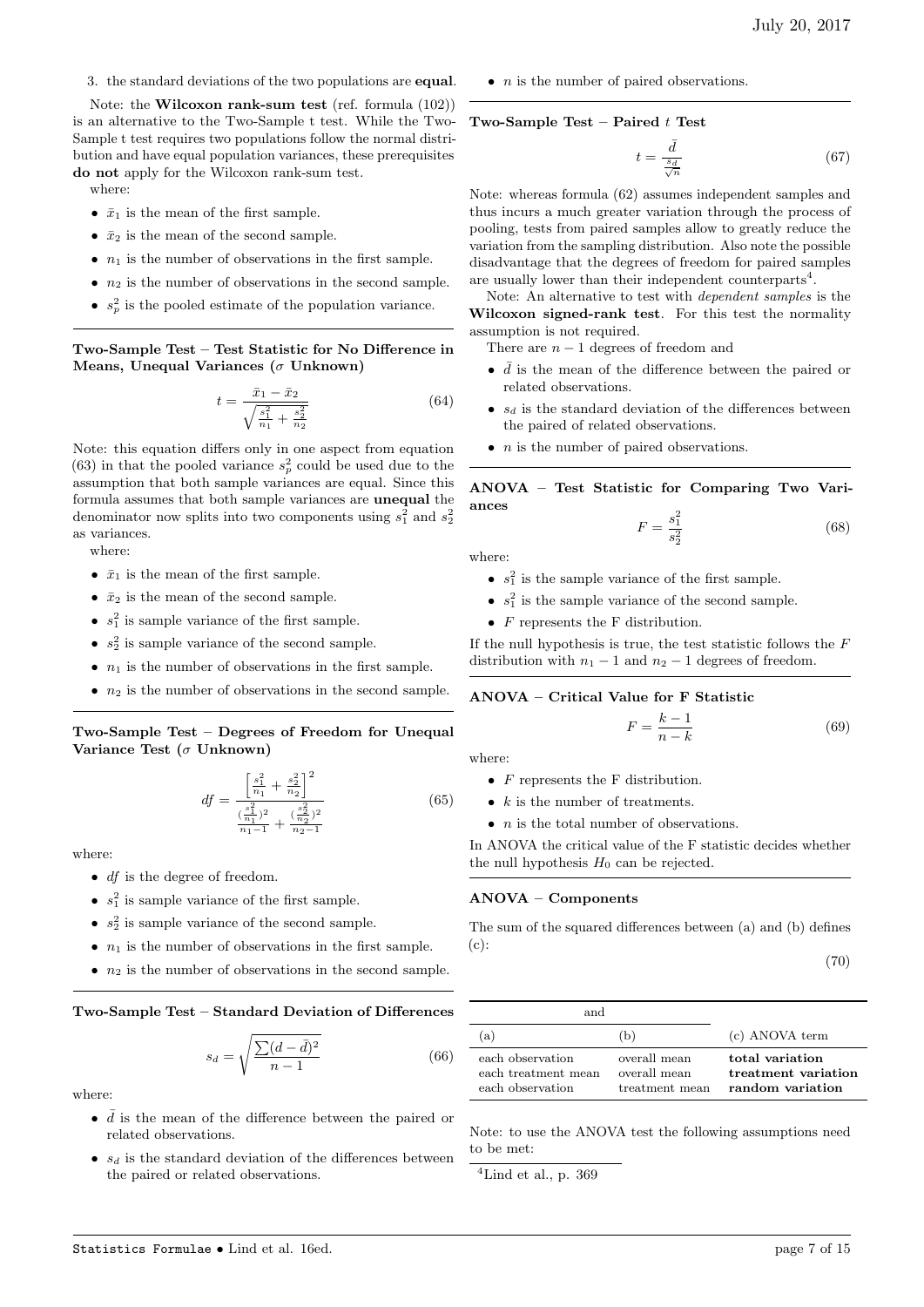- The samples are from independent populations.
- The population variances must be equal.
- The samples are from normal populations.

If these assumptions are not reasonable the Kruskal-Wallis nonparametric test as in formula (103) is advisable.

#### ANOVA: One-Way – Table

ANOVA Table (One-Way) (71)

where:

| <b>ANOVA</b>        |          |                   |                                                   |                   |  |
|---------------------|----------|-------------------|---------------------------------------------------|-------------------|--|
| source of variation | -SS      | df                | mean square                                       | F                 |  |
| treatments          | SST      |                   |                                                   | $\frac{MST}{MSE}$ |  |
| error               | SSE      | $\frac{k-1}{n-k}$ | $\frac{\frac{SST}{(k-1)}}{\frac{SSE}{(n-k)}}=MSE$ |                   |  |
| total               | SS total | $n-1$             |                                                   |                   |  |

- *n* denotes the total number of observations.
- $k$  denotes the number of treatments.
- *SS* denotes the sum of squares.
- SST denotes the sum of squares due to treatments. It is the sum of the squared differences each treatment mean  $\bar{x}_C$  and the overall mean  $\bar{x}_G$ . It can also be calculated as the difference of SS total  $-SSE$ .
- SSE denotes the sum of squares due to errors (random error). It is calculated by  $SSE = \sum (x - \bar{x}_C)^2$  with  $\bar{x}_C$ being the sample mean for treatment C.
- SS total denotes the total variation. It is SS total  $=$  $\sum (x - \bar{x}_G)^2$  with x being each sample observation and  $\bar{x}_G$  being the overall mean.
- MST denotes mean square for treatments. Mean square is another term for an estimate of variance.
- *MSE* denotes mean square for errors.

ANOVA: Confidence Interval for the Difference in Treatment Means

$$
(\bar{x}_1 - \bar{x}_2) \pm t \sqrt{\text{MSE}\left(\frac{1}{n_1} + \frac{1}{n_2}\right)}\tag{72}
$$

where:

- $\bar{x}_1$  is the mean of the first sample.
- $\bullet~~\bar{x}_2$  is the mean of the second sample.
- $\bullet$  *t* refers to the t distribution with degrees of freedom equal to  $n - k$ .
- MSE is the mean square error term obtained from the ANOVA table  $\left\lceil \frac{SSE}{n-k} \right\rceil$ .
- $n_1$  is the number of observations in the first sample.
- $n_2$  is the number of observations in the second sample.

# ANOVA: Two-Way – Sum of Squares Blocks

$$
SSB = k \sum (\bar{x}_b - \bar{x}_G)^2 \tag{73}
$$

- $k$  is the number of treatments.
- $\bullet$  b is the number of blocks.
- $\bar{x}_b$  refers to the sample mean of block b.
- $\bar{x}_G$  is the overall mean.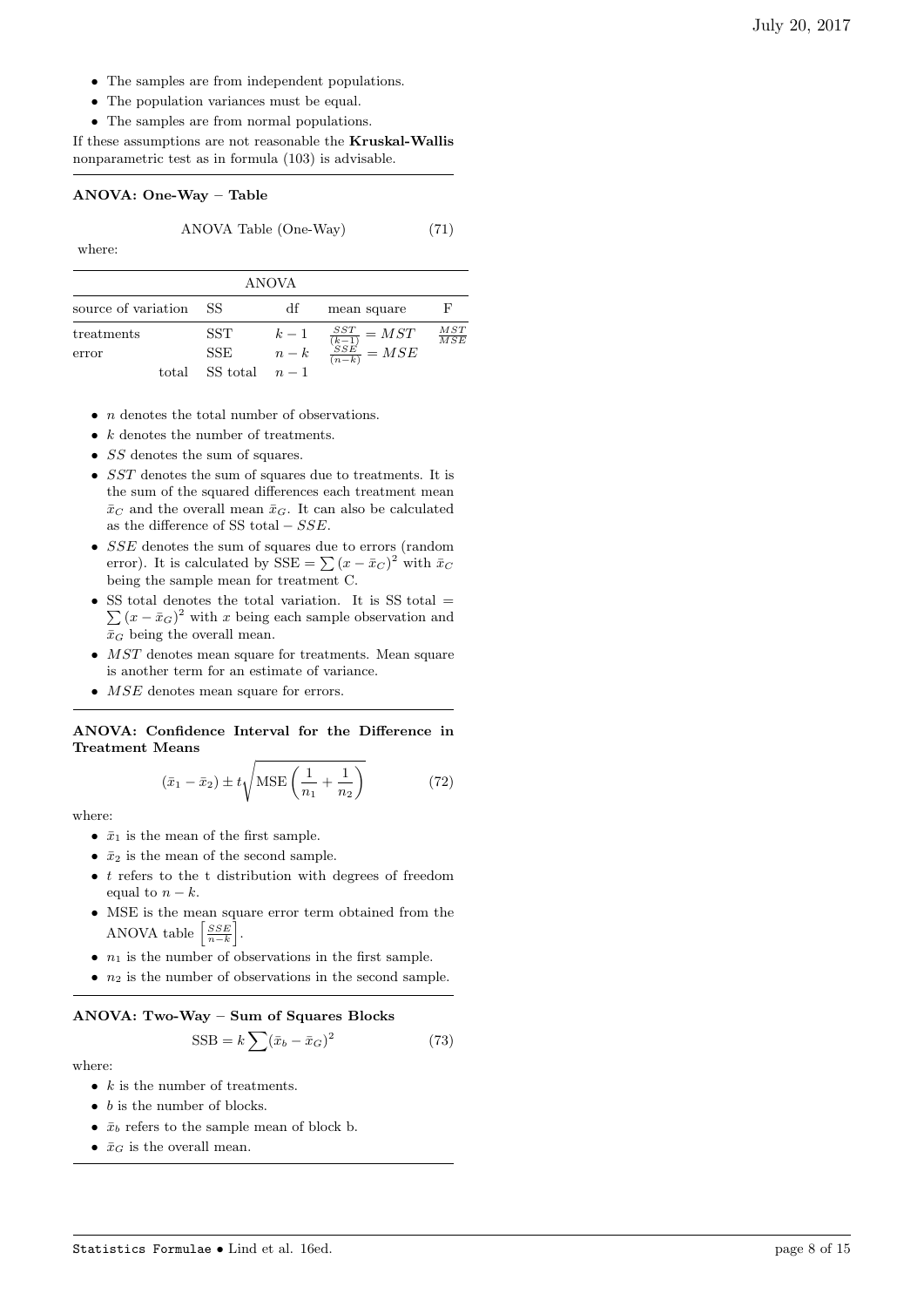#### ANOVA: Two-Way – Table

# ANOVA Table (Two-Way) (74)

|                     |            | ANOVA        |                                                                      |                   |
|---------------------|------------|--------------|----------------------------------------------------------------------|-------------------|
| source of variation | -SS        | df           | mean square                                                          | F                 |
| treatments          | SST.       | $k-1$        |                                                                      | $\frac{MST}{MSE}$ |
| blocks              | <b>SSB</b> | $b-1$        | $\frac{SST}{\frac{(k-1)}{(b-1)}} = MST$<br>$\frac{SSB}{(b-1)} = MSB$ | $\frac{MSB}{MSE}$ |
| error               | SSE        | $(k-1)(b-1)$ | $\frac{SSE}{(k-1)(b-1)} = MSE$                                       |                   |
| total               | SS total   | $n-1$        |                                                                      |                   |

where:

- *n* denotes the total number of observations.
- $k$  denotes the number of treatments.
- $\bullet \;\;SS$  denotes the sum of squares.
- SST denotes the sum of squares due to treatments. It is the sum of the squared differences of each treatment mean  $\bar{x}_C$  and the overall mean  $\bar{x}_G$ . It can also be calculated as the difference of SS total  $-SSE - SSB$ .
- $\bullet$   $SSB$  denotes the sum of squares blocks. It is calculated by  $SSB = k\sum (\bar{x}_b - \bar{x}_G)^2$  with  $\bar{x}_b$  being the number of blocks and  $\bar{x}_G$  being the overall mean.
- SSE denotes the sum of squares due to errors (random error). It is calculated by  $SSE = \sum (x - \bar{x}_C)^2$  with  $\bar{x}_C$ being the sample mean for treatment C.
- SS total denotes the total variation. It is SS total  $=$  $\sum (x - \bar{x}_G)^2$  with x being each sample observation and  $\bar{x}_G$  being the overall mean.
- *MST* denotes mean square for treatments. Mean square is another term for an estimate of variance.
- *MSB* denotes mean square blocks.
- *MSE* denotes mean square for errors.

The following is an illustration how the different variation relate.

|                                                       | x                               |                                  |                |  |  |
|-------------------------------------------------------|---------------------------------|----------------------------------|----------------|--|--|
|                                                       |                                 |                                  |                |  |  |
|                                                       |                                 |                                  |                |  |  |
| $\bar{X}_A$                                           | $\bar{\mathbf{X}}_{\mathbf{B}}$ | $\bar{X}_C$                      |                |  |  |
| $X_{A1}$                                              | $x_{B1}$                        | $x_{C1}$                         | $X_1$          |  |  |
| $X_{A2}$                                              | $X_{B2}$                        | X <sub>C2</sub>                  | $x_2$          |  |  |
| X <sub>A3</sub>                                       | X <sub>B3</sub>                 | X <sub>C3</sub>                  | X <sub>3</sub> |  |  |
|                                                       | $X_{B4}$                        | X <sub>C4</sub>                  | $X_4$          |  |  |
|                                                       |                                 | X <sub>C5</sub>                  | X5             |  |  |
|                                                       |                                 |                                  |                |  |  |
| $\sum (x - \bar{x})^2$<br>total variation             |                                 |                                  |                |  |  |
| $\sum (\bar{x}_x - \bar{x})^2$<br>treatment vatiation |                                 |                                  |                |  |  |
| $\sum (x - \bar{x}_x)^2$<br>random variation          |                                 |                                  |                |  |  |
| block variation                                       |                                 | k $\sum (\bar{x}_n - \bar{x})^2$ |                |  |  |

Figure 1: Illustration of a Two-Way ANOVA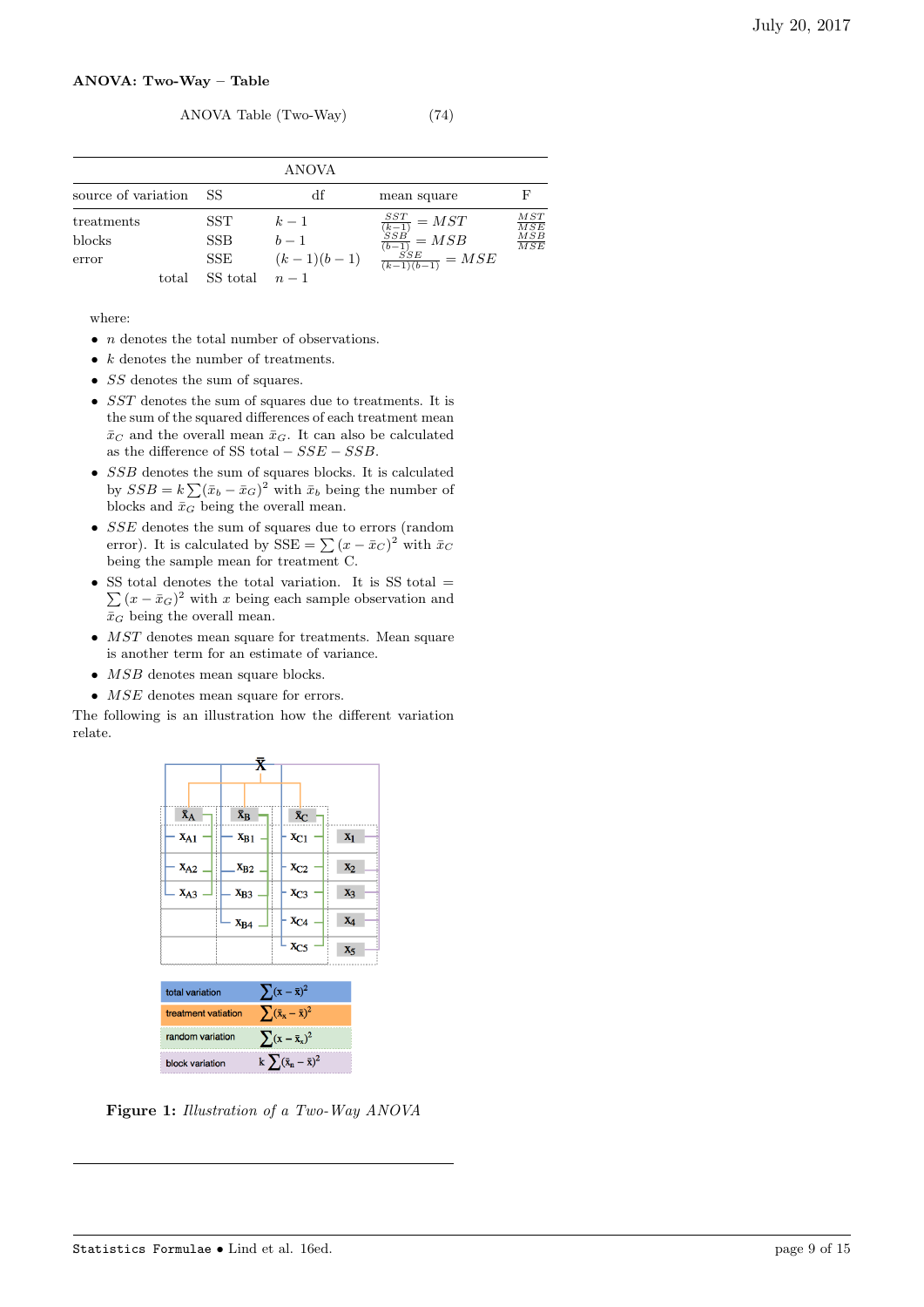# ANOVA: Two-Way with Interaction (Factors) – Table

| ANOVA Table with Interaction (Factors) |  |  | (75) |  |
|----------------------------------------|--|--|------|--|
|----------------------------------------|--|--|------|--|

|                                                       |                                         | <b>ANOVA</b>                                        |                                                                                                                |                                                                         |
|-------------------------------------------------------|-----------------------------------------|-----------------------------------------------------|----------------------------------------------------------------------------------------------------------------|-------------------------------------------------------------------------|
| source of variation                                   | SS                                      | df                                                  | mean square                                                                                                    | F                                                                       |
| Factor A<br>Factor B<br>Interaction<br>Error<br>total | SSA.<br>SSB.<br>SSI<br>SSE.<br>SS total | $k-1$<br>$b-1$<br>$(k-1)(b-1)$<br>$n - kb$<br>$n-1$ | $\frac{\frac{SSA}{(k-1)}}{\frac{SSB}{(b-1)}}=MSB$<br>$\frac{\frac{SSI}{[(k-1)(b-1)]}}{\frac{SSE}{(n-kb)}}=MSE$ | MSA<br>$\overline{MSE}$<br>MSB<br>$\overline{MSE}$<br>$\frac{MSI}{MSE}$ |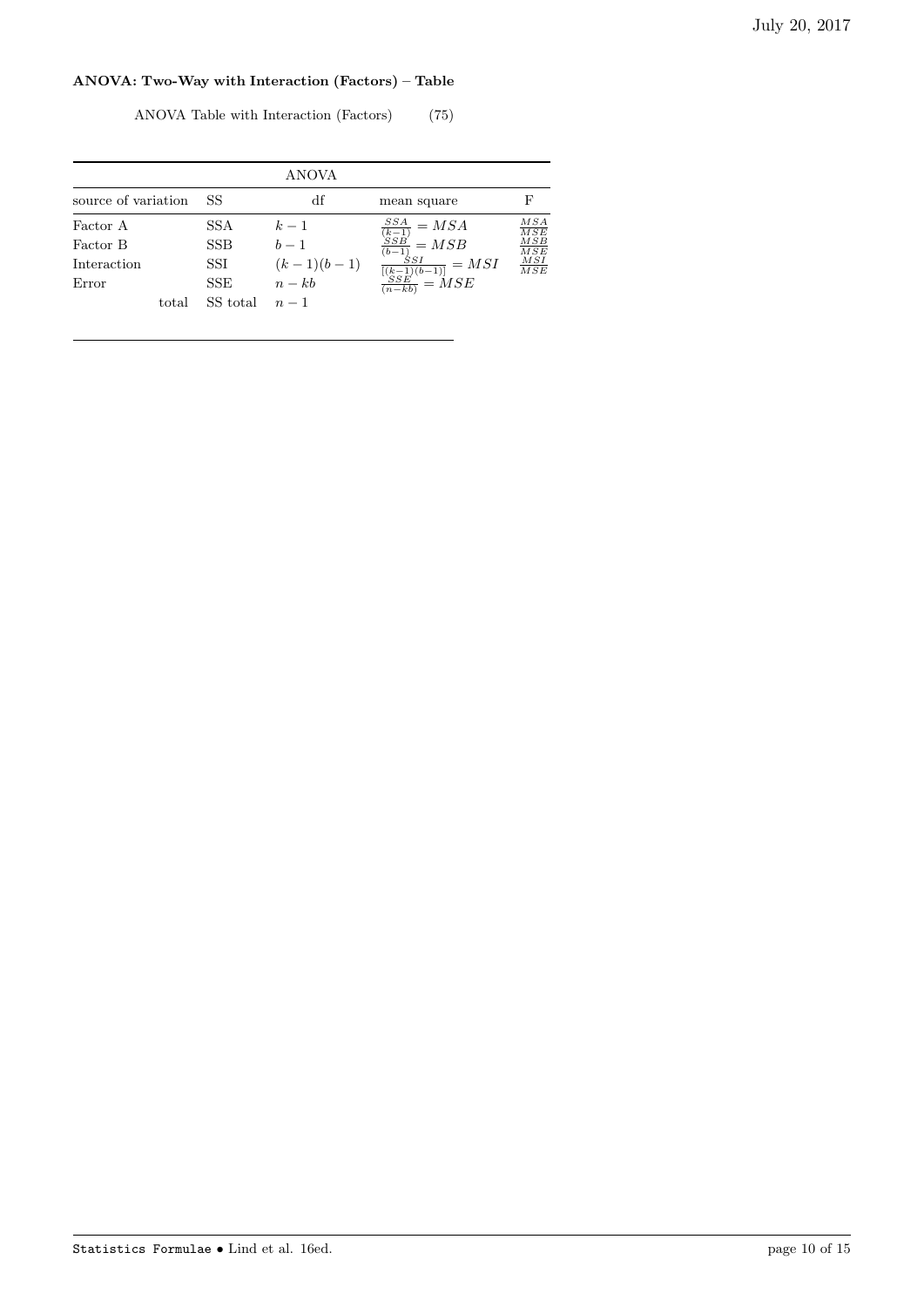#### Linear Regression: Correlation Coefficient

$$
r = \frac{\sum (x - \bar{x})(y - \bar{y})}{(n - 1)s_x s_y} \tag{76}
$$

SUBJECT: A measure of strength of the linear relationship between two variables. It ranges from −1 up to and including +1.

Note: The correlation coefficient becomes independent of the scale used if the term  $\sum (x - \bar{x})(y - \bar{y})$  is divided by the sample standard deviations  $s_x$  and  $s_y$ . Similarly, the term becomes independent of sample size once divided by  $(n - 1)$ .

Note: Correlation between two independent variables is considered uncritical if  $-0.70 < r < 0.70$ . A more precise test provides the variance inflation factor (VIF) as in formula (93). where:

- $\bullet~~r$  denotes the correlation coefficient.
- $x$  denotes the variable value of the x population.
- $y$  denotes the variable value of the y population.
- $\bar{x}$  denotes the mean of variable values in the x population.
- $\bar{y}$  denotes the mean of variable values in the y population.
- $\bullet$  *n* denotes the number of observations in the sample.
- $(n-1)$  denotes the degree of freedom.
- $s_x$  denotes the standard deviation of the x population.
- $s_y$  denotes the standard deviation of the y population.

Linear Regression: t Test for the Correlation Coefficient r √

$$
t = \frac{r\sqrt{n-2}}{\sqrt{1-r^2}}\tag{77}
$$

SUBJECT: Resolves the question about whether there could be zero correlation in the population from which the sample was selected.

with  $n - 2$  degrees of freedom where:

- $\bullet~~r$  denotes the correlation coefficient.
- $\bullet$  *n* denotes the number of observations in the sample.

#### Linear Regression Equation: General Form

$$
\hat{y} = a + bx \tag{78}
$$

SUBJECT: An equation that expresses the linear relationship between two variables.

where:

- $\hat{y}$  is the estimated value of the y variable for a selected x value.
- $\bullet$  a is the y-intercept. It is the estimated value of Y when  $x=0.$
- b is the slope of the line, or the average change in  $\hat{y}$  for each change of one unit (either increase or decrease) in the independent variable  $x$ .
- $\bullet$  *x* is any value of the independent variable that is selected.

#### Linear Regression: Slope of Regression Line

$$
b = r\left(\frac{s_y}{s_x}\right) \tag{79}
$$

where:

• *r* denotes the correlation coefficient.

- $s_y$  denotes the standard deviation of y (the dependent variable).
- $s_x$  denotes the standard deviation of x (the independent variable).

#### Linear Regression: Y-Intercept

 $a = \bar{y} - b\bar{x}$  (80)

where:

- $\bar{y}$  is the mean of y (the dependent variable).
- $\bar{x}$  is the mean of x (the independent variable).

Linear Regression: t Test for the Slope b

$$
t = \frac{b - 0}{s_b} \tag{81}
$$

SUBJECT: Conducts a test on whether the slope of the regression line is different from zero. In such a circumstance we can reasonably conclude that the regression line adds to the predictive ability of the regression equation.

with  $n - 2$  degrees of freedom where:

- $\bullet$  b is the estimate of the regression line's slope calculated from the sample information.
- $s_b$  is the standard error of the slope estimate, also determined from sample information.

#### Linear Regression: Standard Error of Estimate

$$
s_{y \cdot x} = \sqrt{\frac{\sum (y - \hat{y})^2}{n - 2}} = \sqrt{\frac{\text{SSE}}{n - 2}}
$$
 (82)

SUBJECT: It is a relative measure of a regression equation's ability to predict.

where:

r

- $s_{y \cdot x}$  denotes the standard error of estimate with  $y \cdot x$  to be interpreted as the standard error of  $y$  for a given value of x. It is the same concept as the standard deviation in formula (13) which measures the dispersion around a mean.
- y denotes the observed value.
- $\hat{y}$  denotes the predicted value.
- $\sum(y - \hat{y})^2$  denotes the sum of squares error or residuals referred to in the ANOVA equation (71) as SSE.

#### Linear Regression: Coefficient of Determination

$$
t^{2} = \frac{\text{SSR}}{\text{SS Total}} = \frac{\sum(\hat{y} - \bar{y})^{2}}{\sum(y - \bar{y})^{2}} = 1 - \frac{\text{SSE}}{\text{SS Total}} = 1 - \frac{\sum(y - \hat{y})^{2}}{\sum(y - \bar{y})^{2}}
$$
\n(83)

SUBJECT: The proportion of the total variation in the dependent variable Y that is explained, or accounted for, by the variation in the independent variable X. where:

- SS Total denotes total variation, that is, the sum of squares total.
- SSR denotes the sum of squares regression.
- SSE denotes the sum of squares errors or residuals, respectively.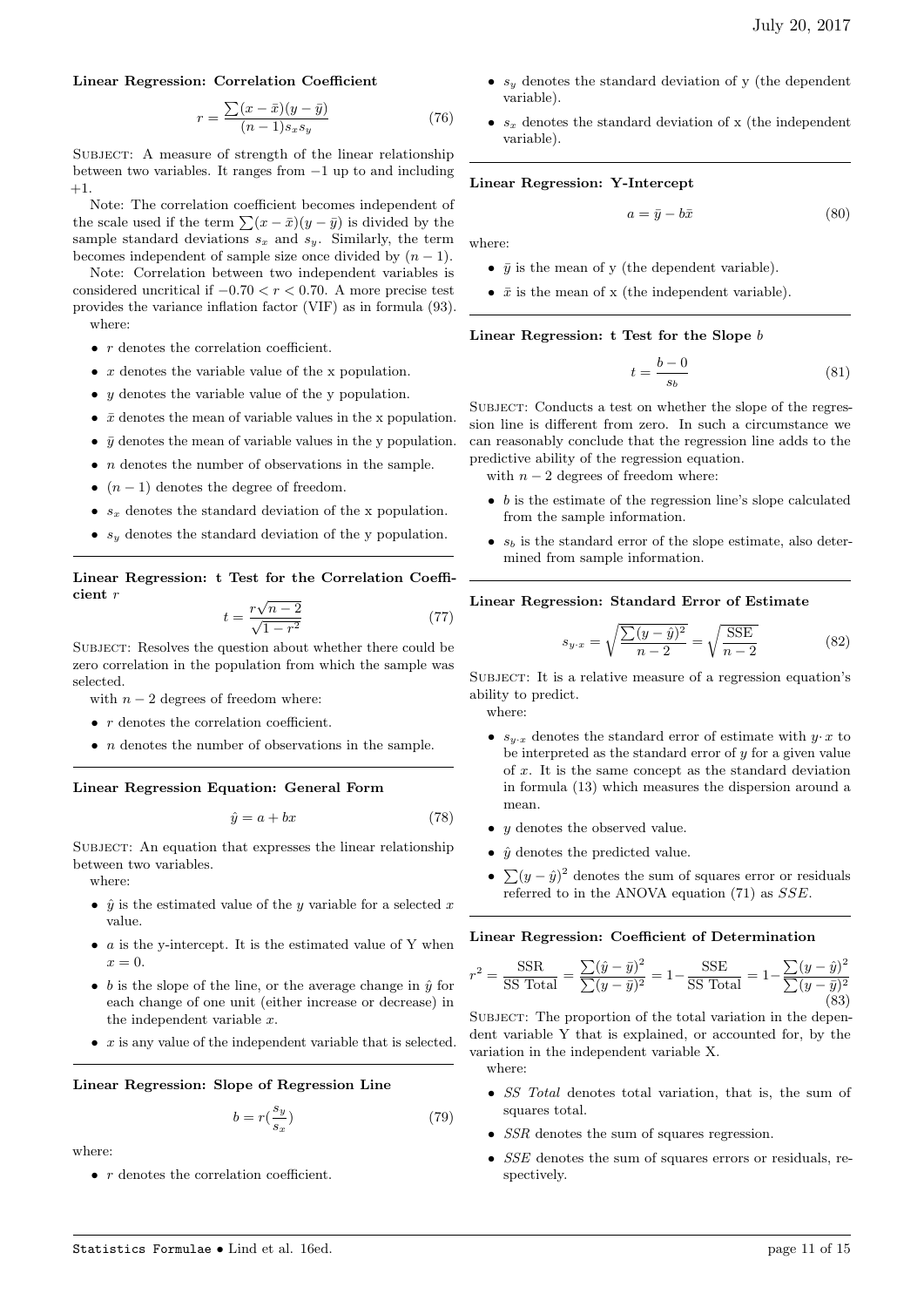Linear Regression: Confidence Interval for the Mean of Y given X

$$
\hat{y} \pm ts_{y \cdot x} \sqrt{\frac{1}{n} + \frac{(x - \bar{x})^2}{\sum (x - \bar{x})^2}}
$$
\n(84)

SUBJECT: Applied when the regression equation is used to Multiple Regression ANOVA - Table predict the mean value of y for a given value of x where:

- $\bullet$  *x* denotes the given value.
- $\bar{x}$  denotes the sample mean.
- $\hat{y}$  denotes the predicted value.
- $s_{y \cdot x}$  denotes the standard error of estimate with  $y \cdot x$  to be interpreted as the standard error of  $y$  for a given value of x. It is the same concept as the standard deviation in formula (13) which measures the dispersion around a mean.

Linear Regression: Prediction Interval for Y given X

$$
\hat{y} \pm ts_{y \cdot x} \sqrt{1 + \frac{1}{n} + \frac{(x - \bar{x})^2}{\sum (x - \bar{x})^2}}
$$
(85)

SUBJECT: Applied when the regression equation is used to predict an *individual value of y*  $(n = 1)$  for a given value of x. Refer to equation (84).

where:

- $\bullet$  *x* denotes the given value.
- $\bar{x}$  denotes the sample mean.
- $\hat{y}$  denotes the predicted value.
- $s_{y \cdot x}$  denotes the standard error of estimate with  $y \cdot x$  to be interpreted as the standard error of  $y$  for a given value of x. It is the same concept as the standard deviation in formula (13) which measures the dispersion around a mean.

Multiple Regression: General Equation

$$
\hat{y} = a + b_1 x_1 + b_2 x_2 + b_3 x_3 + \dots + b_k x_k \tag{86}
$$

SUBJECT: Enhanced equation of formula (78) for more than one dependent variable.

where:

- *a* is the intercept, the value of  $\hat{y}$  when all the x's are zero.
- $b_i$  is the amount by which  $\hat{y}$  changes when that particular  $x_i$  increases by one unit, with the values of all other independent variables held constant.
- $\bullet$  k represents the number of independent variables.

#### Multiple Regression: Standard Error of Estimate

$$
s_{y \cdot 123 \cdot k} = \sqrt{\frac{\sum (y - \hat{y})^2}{n - (k + 1)}} = \sqrt{\frac{\text{SSE}}{n - (k + 1)}} = \sqrt{\text{MSE}} \quad (87)
$$

SUBJECT: It is a relative measure of a regression equation's ability to predict for more than one independent variable. where:

- $y$  is the actual observation.
- $\hat{y}$  is the estimated value computed from the regression equation.
- $n$  is the number of observations in the sample.
- $k$  is the number of independent variables.
- SSE is the residual sum of squares from an ANOVA table. It is equal to the term  $\sum (y - \hat{y})^2$  as used also in the ANOVA formula (71).

Multiple Regression ANOVA Table (88)

|                                 |                      | ANOVA |                                                                                     |                   |
|---------------------------------|----------------------|-------|-------------------------------------------------------------------------------------|-------------------|
| source                          | SS                   | df    | МS                                                                                  |                   |
| Regression<br>Residual or error | SSR.<br>SSE          |       | $k \qquad \qquad MSE = \frac{SSR}{k}$<br>$n-(k+1) \qquad MSE = \frac{SSE}{n-(k+1)}$ | $\frac{MSR}{MSE}$ |
|                                 | total SS total $n-1$ |       |                                                                                     |                   |

Multiple Regression: Coefficient of Multiple Determination  $\overline{S}$ 

$$
R^2 = \frac{\text{SNR}}{\text{SS Total}}\tag{89}
$$

SUBJECT: The percent of variation in the dependent variable, y, explained by the set of independent variables,  $x_1, x_2, x_3, \ldots$  $x_k$ .

where:

- SS Total denotes total variation, that is, the sum of squares total.
- *SSR* denotes the sum of squares regression.

#### Multiple Regression: Adjusted Coefficient of Multiple Determination o o p

$$
R_{adj}^{2} = \frac{\frac{SSE}{n - (k+1)}}{\frac{\text{SStotal}}{n-1}}
$$
 (90)

SUBJECT: The percent of variation in the dependent variable, y, explained by the set of independent variables,  $x_1, x_2, x_3, \ldots$  $x_k$ . As more independent variables are added to the multiple regression model  $R^2$  of formula (89) tends to increase. In fact, if the number of variables,  $k$ , and the sample size,  $n$ , are equal, the coefficient of determination is 1. To avoid this trend  $R^2$  is adjusted.

where:

- SS Total denotes total variation, that is, the sum of squares total.
- SSE denotes the sum of squares error or residual.

#### Multiple Regression: Global Test

$$
F = \frac{\frac{SSR}{k}}{\frac{SSE}{n - (k+1)}}
$$
(91)

SUBJECT: The Global Test investigates whether it is possible all the independent variables have zero regression coefficients. As in formula (69) it expresses this as sum of squares regression per unit of sum of squares residuals. The higher the explained variances compared to the residual variances, the more positive the value of the F distribution.

where:

• *SSR* denotes the sum of squares regression.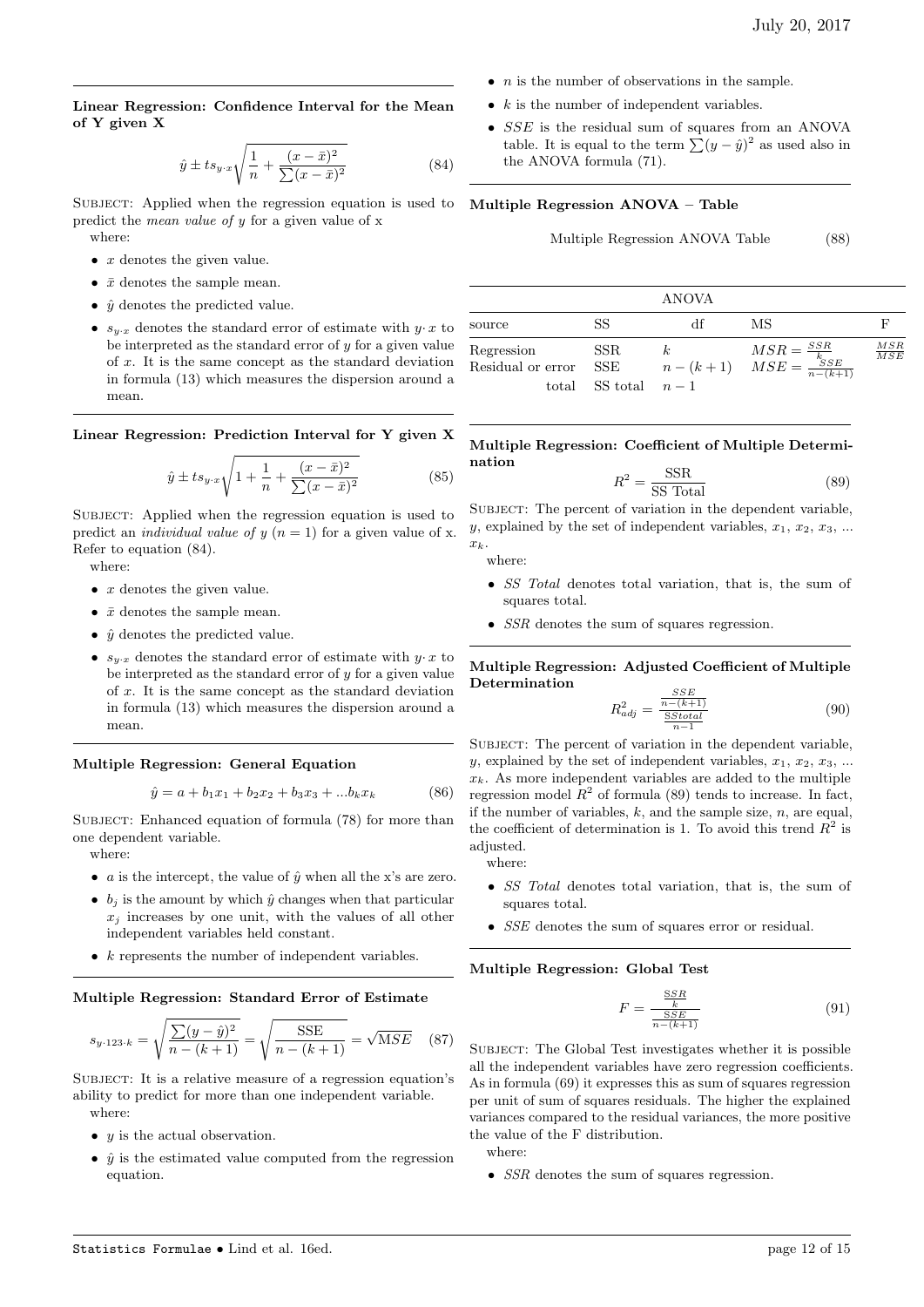- SSE denotes the sum of squares error or residual.
- $\bullet$  *n* is the number of observations in the sample.
- $k$  is the number of independent variables.

# Multiple Regression: t Test Individual Coefficients b

$$
t = \frac{b_j - 0}{s_{b_j}}\tag{92}
$$

SUBJECT: Conducts a test on the independent variables individually to determine whether the regression coefficients differ from zero. If a regression coefficient is likely to be zero it does not contribute to the regression equation's ability to predict. where:

- $\bullet$   $b_j$  refers to any one of the regression coefficients.
- $s_b$  is the standard error of the slope estimate, also determined from sample information.

# Multiple Regression: Variance Inflation Factor

$$
VIF = \frac{1}{1 - R_j^2} \tag{93}
$$

SUBJECT: A VIF greater than 10 is considered unsatisfactory, indicating that the independent variable should be removed from the analysis.

where:

•  $R_j^2$  refers to the coefficient of determination

## Test of Hypothesis: One Proportion

$$
z = \frac{p - \pi}{\sqrt{\frac{\pi(1-\pi)}{n}}} \tag{94}
$$

where:

- $\pi$  is the population proportion.
- $p$  is the sample proportion.
- $\bullet$  *n* is the sample size.

#### Test of Hypothesis: Pooled Proportion

$$
p_c = \frac{x_1 + x_2}{n_1 + n_2} \tag{95}
$$

where:

- $p_c$  is the pooled proportion possessing the trait in the combined samples. It is called the pooled estimate of the population proportion.
- $x_1$  is the number possessing the trait in the first sample.
- $x_2$  is the number possessing the trait in the second sample.
- $n_1$  is the number of observations in the first sample.
- $n_2$  is the number of observations in the second sample.

#### Test of Hypothesis: Two-Sample Test of Proportions

$$
z = \frac{p_1 - p_2}{\sqrt{\frac{p_c(1 - p_c)}{n_1} + \frac{p_c(1 - p_c)}{n_2}}}
$$
(96)

where:

•  $n_1$  is the number of observations in the first sample.

- $n_2$  is the number of observations in the second sample.
- $p_1$  is the proportion in the first sample possessing the trait.
- $p_2$  is the proportion in the second sample possessing the trait.
- $p_c$  is the pooled proportion possessing the trait in the combined samples. It is called the pooled estimate of the population proportion.

#### Chi-Square Test Statistic

$$
\chi^2 = \sum \left[ \frac{(f_o - f_e)^2}{f_e} \right] \tag{97}
$$

with  $k - 1$  degrees of freedom, where:

- $k$  is the number of categories.
- $f<sub>o</sub>$  is an observed frequency in a particular category.
- $f_e$  is an expected frequency in a particular category.

#### Expected Frequency

$$
f_e = \frac{\text{(row total) (column total)}}{\text{(grand total)}}\tag{98}
$$

where:

•  $f_e$  is an expected frequency in a particular category.

#### Sign Test:  $n > 10$

$$
z = \frac{(x \pm .50) - \mu}{\sigma} \tag{99}
$$

where:

- $z$  refers to the standard value.
- $\pm 0.50$  is the *continuity correction factor* as in formula (45).
- x denotes the number of plus  $(+)$  or minus  $(-)$  signs.
- $\mu$  denotes the population mean.
- $\bullet$   $\sigma$  denotes the population standard deviation.

Sign Test:  $n > 10$ ,  $+$  Signs more than  $n/2$ 

$$
z = \frac{(x - .50) - \mu}{\sigma} = \frac{(x - .50) - .50n}{.50\sqrt{n}}\tag{100}
$$

where:

- $\bullet\;$   $z$  refers to the standard value.
- $\pm 0.50$  is the *continuity correction factor* as in formula (45).
- x denotes the number of plus  $(+)$  or minus  $(-)$  signs.
- $\bullet$  *n* denotes the sample size.
- $\mu$  denotes the population mean.
- $\bullet$   $\sigma$  denotes the population standard deviation.

# Sign Test:  $n > 10$ ,  $+$  Signs less than  $n/2$

$$
z = \frac{(x + .50) - \mu}{\sigma} = \frac{(x + .50) - .50n}{.50\sqrt{n}} \tag{101}
$$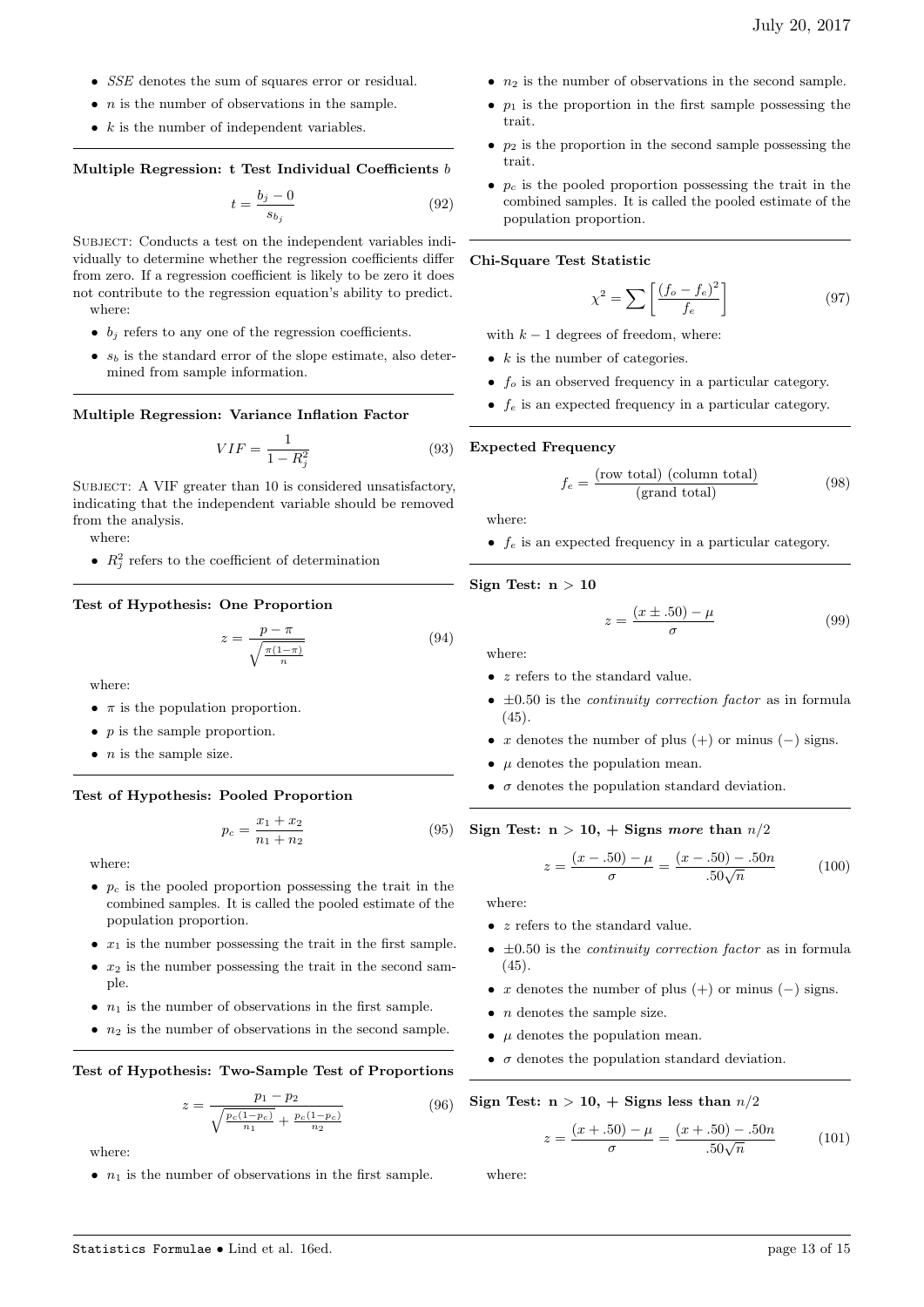- z refers to the standard value.
- $\pm 0.50$  is the *continuity correction factor* as in formula (45).
- x denotes the number of plus  $(+)$  or minus  $(-)$  signs.
- $n$  denotes the sample size.
- $\mu$  denotes the population mean.
- $\sigma$  denotes the population standard deviation.

#### Wilcoxon Rank-Sum Test

$$
z = \frac{W - \frac{n_1(n_1 + n_2 + 1)}{2}}{\sqrt{\frac{n_1 n_2(n_1 + n_2 + 1)}{12}}} \tag{102}
$$

SUBJECT: this test is specifically designed to determine whether two *independent samples* came from equivalent populations.

Note: this test is an alternative to the Two-Sample t test as in formula (63), however it does not require that the two populations follow the normal distribution and have equal population variances.

where:

- $n_1$  is the number of observations of the first population.
- $n_2$  is the number of observations of the second population.
- $\bullet$  W is the sum of the ranks from the first population.

#### Kruskal-Wallis Test

$$
H = \frac{12}{n(n+1)} \left[ \frac{\left(\sum R_1\right)^2}{n_1} + \frac{\left(\sum R_2\right)^2}{n_2} + \dots + \frac{\left(\sum R_k\right)^2}{n_k} \right] - 3(n+1)
$$
\n(103)

Note: for the Kruskal-Wallis test to be applied, the samples selected from the populations must be independent. If in addition the following prerequisites are met an ANOVA analysis as in formula (70) can be applied instead:

- The samples are from independent populations.
- The population variances must be equal.
- The samples are from normal populations.

with  $k-1$  degrees of freedom (k is the number of populations), where:

- $\sum R_1, \sum R_2, ..., \sum R_k$  are the sums of the ranks of samples 1, 2, ... k, respectively.
- $n_1, n_2, \ldots, n_k$  are the sizes of samples 1, 2, ..., k, respectively.
- $\bullet$  *n* is the combined number of observations for all samples.

#### Spearman's Coefficient of Rank Correlation

$$
r_s = 1 - \frac{6\sum d^2}{n(n^2 - 1)}\tag{104}
$$

where:

- $r<sub>s</sub>$  is Spearman's coefficient of rank correlation.
- $\bullet$  d is the difference between the ranks for each pair.
- $\bullet$  *n* is the number of paired observations.

#### Hypothesis Test: Rank Correlation

$$
t = r_s \sqrt{\frac{n-2}{1 - r_s^2}}\tag{105}
$$

where:

•  $r_s$  is Spearman's coefficient of rank correlation.

#### Index Numbers: Simple Index

$$
P = \frac{p_t}{p_0} * 100 \tag{106}
$$

where:

- $p_0$  is the base-period price.
- $p_t$  is the given period price.

Index Numbers: Simple Average of the Price Relatives

$$
P = \frac{\sum P_i}{n} \tag{107}
$$

Note:

- Advantage: simple price indices are not dependent on the unit of measure of the item quantified.
- Disadvantage: simple price indices do not the account for the relative importance of the items included.

The aforementioned shortcomings of not accounting for the relative importance, i.e. the marginal quantities consumed in each item category, are mitigated by the Laspeyres price index as in formula (109) and the Paasche price index as in formula (110).

where:

- $P_i$  refers to the simple index for each to the items.
- $\bullet$  *n* refers to the number of items.

# $-3(n+1)$ Index Numbers: Simple Aggregate Index

$$
P = \frac{\sum p_t}{\sum p_0} * 100 \tag{108}
$$

Note: since the aggregate index is influenced by the unit of measure, it is not used frequently.

where:

- $p_0$  is the base-period price.
- $p_t$  is the given period price.

#### Index Numbers: Laspeyres Price Index

$$
P = \frac{\sum p_t q_0}{\sum p_0 q_0} * 100
$$
 (109)

Note: the Laspeyres price index thus assumes that the base period quantities have still important bearing on the current price index and thus are realistic. Hence it contrasts the assumption of the Paasche price index as in formula (110). where:

- 
- $\bullet$  P is the price index.
- $p_t$  is the current price.
- $p_0$  is the price in the base period.
- $q_0$  is the quantity used in the base period.

#### Index Numbers: Paasche Price Index

$$
P = \frac{\sum p_t q_t}{\sum p_0 q_t} * 100 \tag{110}
$$

Note: the Paasche price index assumes current period quantity levels as base to account for changed preferences in consumed quantities. Hence, it contrasts the assumption of the Laspeyres price index as in formula (109).